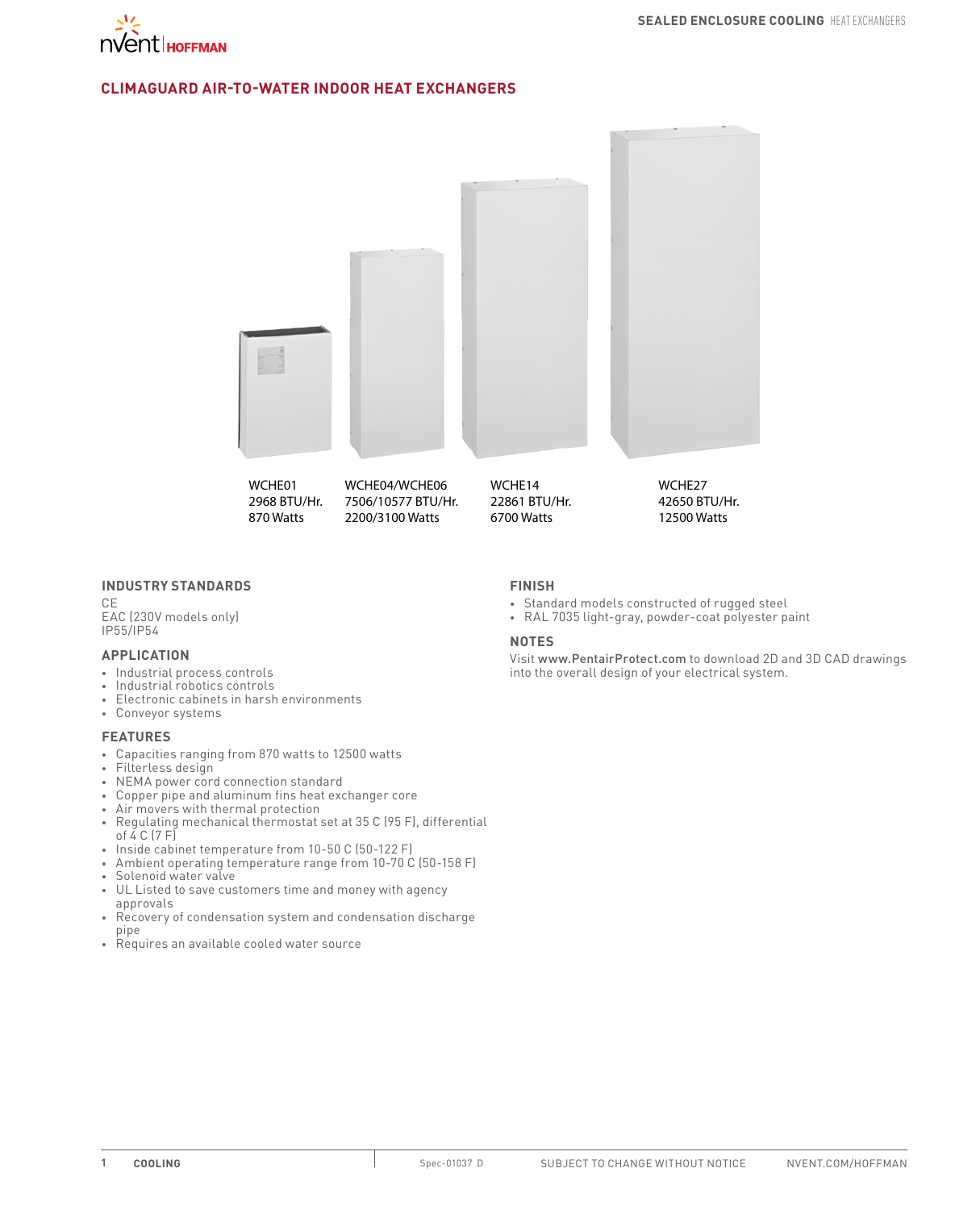

## Performance Data **WCHE01 Models 870 Watt**

| <b>CATALOG NUMBER</b>                                    |                                                                      |                              |  |
|----------------------------------------------------------|----------------------------------------------------------------------|------------------------------|--|
| Indoor Model                                             | WCHE01926002                                                         | WCHE01926005                 |  |
| <b>Indoor Model Stainless Steel</b>                      |                                                                      | WCHE01926006                 |  |
| <b>COOLING PERFORMANCE</b>                               |                                                                      |                              |  |
| Nominal:                                                 |                                                                      |                              |  |
| <b>BTU/Hr. @ At 25 C</b>                                 | 2968                                                                 | 2968                         |  |
| Watts @ At 25 C                                          | 870                                                                  | 870                          |  |
| Refrigerant                                              | NA                                                                   | NA                           |  |
| Refrigerant Charge (ounces/grams)                        | <b>NA</b>                                                            | <b>NA</b>                    |  |
| Inside Cabinet Temperature Range:                        |                                                                      |                              |  |
| Maximum [°F/°C]                                          | 122/50                                                               | 122/50                       |  |
| Minimum (°F/°C)                                          | 50/10                                                                | 50/10                        |  |
| <b>Ambient Operating Temperature Range:</b>              |                                                                      |                              |  |
| Maximum (°F/°C)                                          | 158/70                                                               | 158/70                       |  |
| Minimum (°F/°C)                                          | 50/10                                                                | 50/10                        |  |
| Flow at 0 Static Pressure:                               |                                                                      |                              |  |
| Internal loop 50 Hz (Airflow: CFM / m <sup>3</sup> /hr.) | 194/330                                                              | 194/330                      |  |
| External loop 50 Hz (Waterflow: GPM @ 95 F)              | 0.66                                                                 | 0.66                         |  |
| Internal loop 60 Hz (Airflow: CFM / m <sup>3</sup> /hr.) | 194/330                                                              | 194/330                      |  |
| External loop 60 Hz (Waterflow: GPM @ 95 F)              | 0.66                                                                 | 0.66                         |  |
| <b>ELECTRICAL DATA</b>                                   |                                                                      |                              |  |
| <b>Rated Voltage</b>                                     | 230                                                                  | 230                          |  |
| Frequency (Hz)                                           | 50/60                                                                | 50/60                        |  |
| <b>Operating Range</b>                                   | $+/- 10%$                                                            | $+/- 10%$                    |  |
| Max. Power Consumption (W at 50/60 Hz)                   | $\overline{28}$                                                      | 28                           |  |
| Max. Nominal Current (A at 50/60 Hz)                     | 0.5                                                                  | 0.5                          |  |
| <b>Starting Current (Amps)</b>                           | 0.7                                                                  | 0.7                          |  |
| <b>Agency Approvals</b>                                  | CE, EAC                                                              | CE. EAC                      |  |
| <b>Power Input Description</b>                           | Cord with NE MA 6-15 plug                                            | 3 meter cable with open ends |  |
| <b>ENCLOSURE PROTECTION</b>                              |                                                                      |                              |  |
| UL Type                                                  | <b>IP55</b>                                                          | <b>IP55</b>                  |  |
| <b>CONTROLLER</b>                                        |                                                                      |                              |  |
| Description                                              | <b>Basic Mechanical Thermostat</b>                                   |                              |  |
| <b>Thermostat Location</b>                               | Behind front cover, near the fan                                     |                              |  |
| Factory Thermostat Setting (°F/°C)                       | 95/35                                                                | 95/35                        |  |
| <b>SOUND LEVEL</b>                                       |                                                                      |                              |  |
| At 1.0 Meters                                            | 58 dBA                                                               | 58 dBA                       |  |
| <b>UNIT CONSTRUCTION</b>                                 |                                                                      |                              |  |
| Material                                                 | Mild Steel Sheet Metal Type 304 Stainless Steel                      |                              |  |
| Finish                                                   | RAL 7035 light-gray, semi-textured powder-coat paint Stainless Steel |                              |  |
| <b>UNIT DIMENSIONS</b>                                   |                                                                      |                              |  |
| Height (in./mm)                                          | 15.90/404                                                            |                              |  |
| Width (in./mm)                                           | 12.12/308                                                            |                              |  |
| Depth (in./mm)                                           | 4.49/114                                                             |                              |  |
| Weight (lb./kg)                                          | 19.84/9                                                              |                              |  |

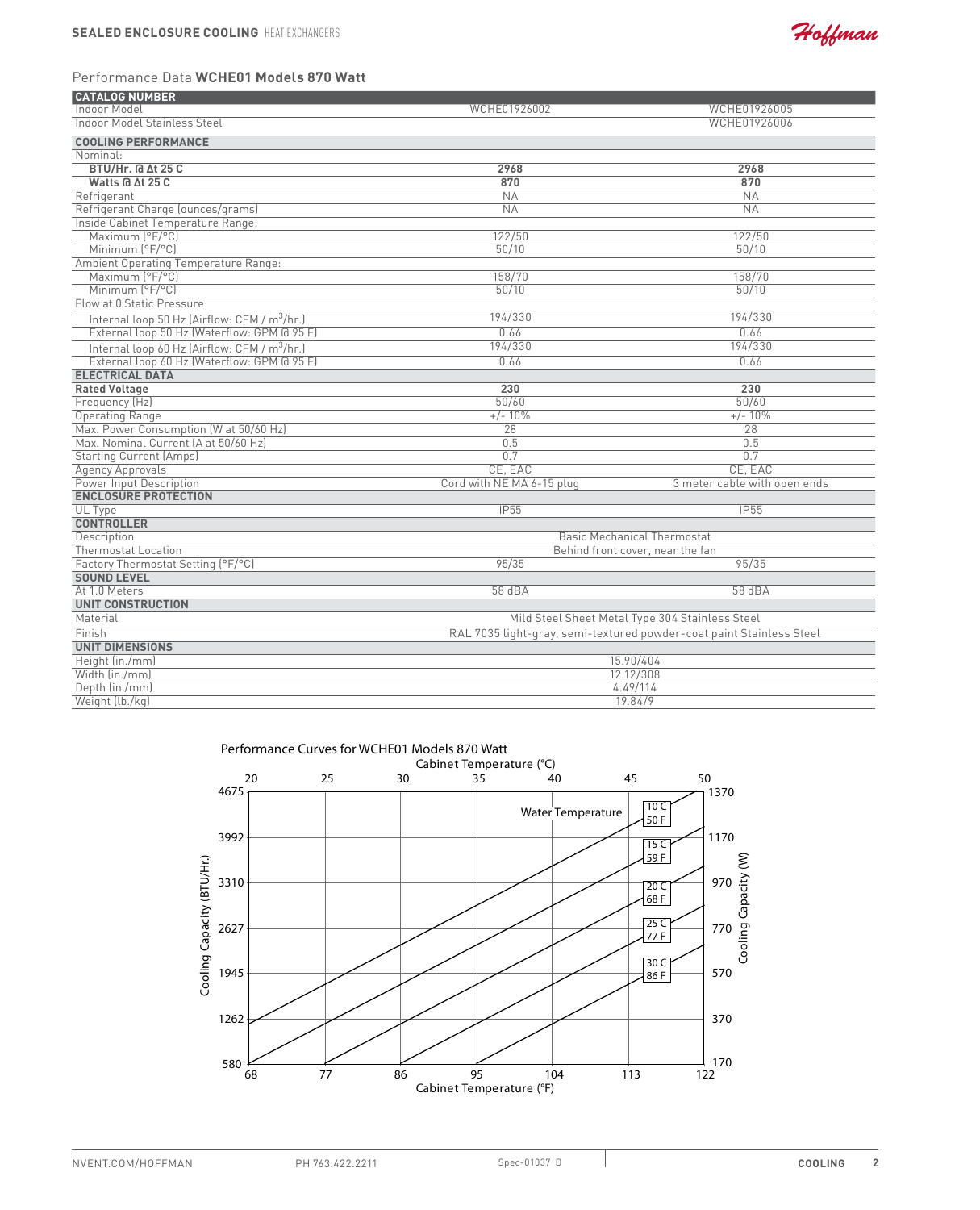

# WCHE01 Models 870 Watt

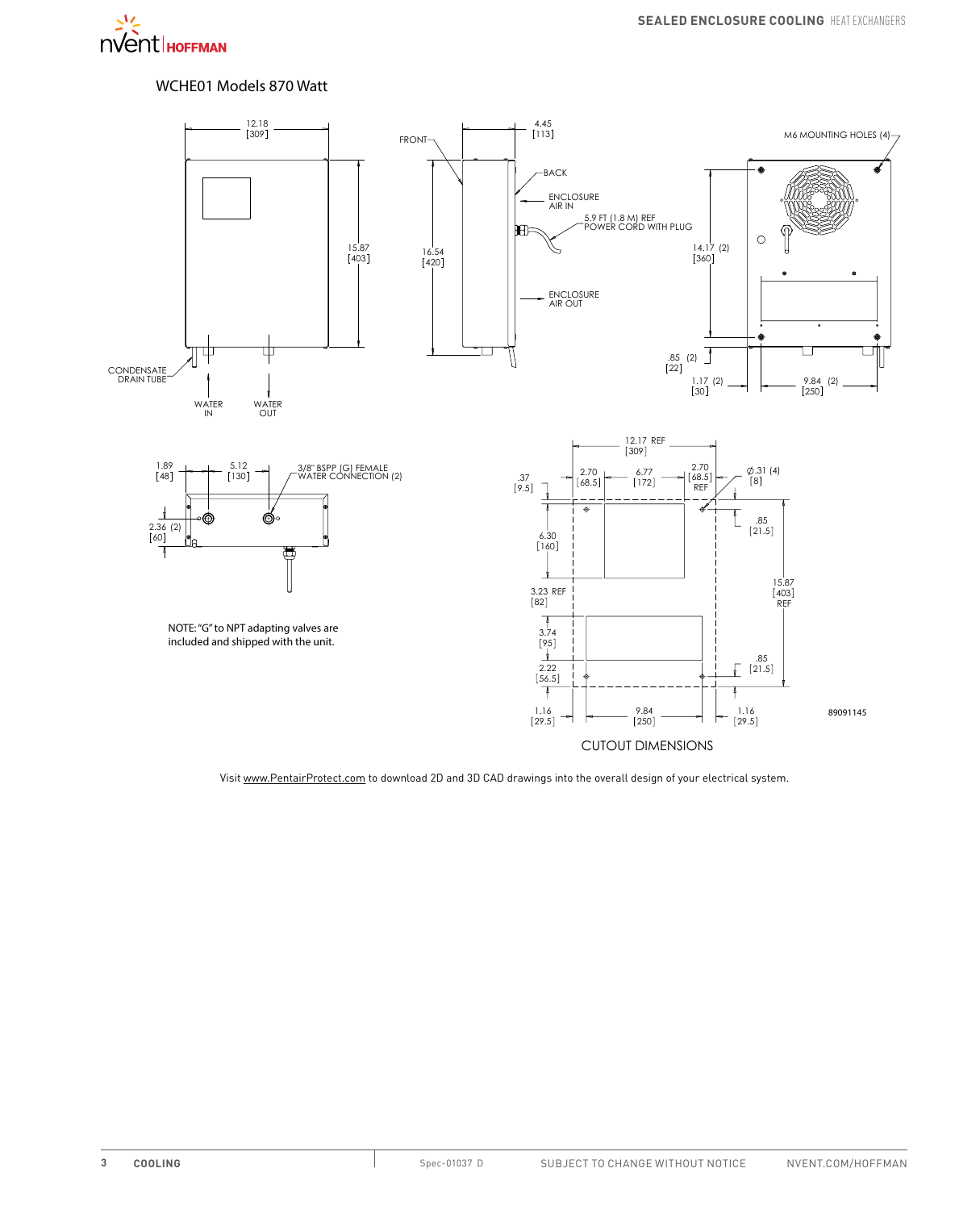

# Performance Data **WCHE04 Models 2200 Watt**

| <b>CATALOG NUMBER</b>                                    |                                                                      |                              |  |
|----------------------------------------------------------|----------------------------------------------------------------------|------------------------------|--|
| Indoor Model                                             | WCHE04926002                                                         | WCHE04926005                 |  |
| <b>Indoor Model Stainless Steel</b>                      |                                                                      | WCHE04926006                 |  |
| <b>COOLING PERFORMANCE</b>                               |                                                                      |                              |  |
| Nominal:                                                 |                                                                      |                              |  |
| <b>BTU/Hr. @ At 25 C</b>                                 | 7506                                                                 | 7506                         |  |
| Watts @ At 25 C                                          | 2200                                                                 | 2200                         |  |
| Refrigerant                                              | <b>NA</b>                                                            | NA                           |  |
| Refrigerant Charge (ounces/grams)                        | NA                                                                   | <b>NA</b>                    |  |
| Inside Cabinet Temperature Range:                        |                                                                      |                              |  |
| Maximum (°F/°C)                                          | 122/50                                                               | 122/50                       |  |
| Minimum (°F/°C)                                          | 50/10                                                                | 50/10                        |  |
| <b>Ambient Operating Temperature Range:</b>              |                                                                      |                              |  |
| Maximum [°F/°C]                                          | 158/70                                                               | 158/70                       |  |
| Minimum (°F/°C)                                          | 50/10                                                                | 50/10                        |  |
| Flow at 0 Static Pressure:                               |                                                                      |                              |  |
| Internal loop 50 Hz (Airflow: CFM / m <sup>3</sup> /hr.) | 339/575                                                              | 339/575                      |  |
| External loop 50 Hz (Waterflow: GPM @ 95 F)              | 0.66                                                                 | 0.66                         |  |
| Internal loop 60 Hz (Airflow: CFM / $m^3/hr$ .)          | 339/575                                                              | 339/575                      |  |
| External loop 60 Hz (Waterflow: GPM @ 95 F)              | 0.66                                                                 | 0.66                         |  |
| <b>ELECTRICAL DATA</b>                                   |                                                                      |                              |  |
| <b>Rated Voltage</b>                                     | 230                                                                  | 230                          |  |
| Frequency (Hz)                                           | 50/60                                                                | 50/60                        |  |
| <b>Operating Range</b>                                   | $+/- 10%$                                                            | $+/- 10\%$                   |  |
| Max. Power Consumption (W at 50/60 Hz)                   | 90                                                                   | 90                           |  |
| Max. Nominal Current (A at 50/60 Hz)                     | 0.8                                                                  | 0.8                          |  |
| <b>Starting Current (Amps)</b>                           |                                                                      |                              |  |
| <b>Agency Approvals</b>                                  | CE. EAC                                                              | CE. EAC                      |  |
| Power Input Description                                  | Cord with NE MA 6-15 plug                                            | 3 meter cable with open ends |  |
| <b>ENCLOSURE PROTECTION</b>                              |                                                                      |                              |  |
| UL Type                                                  | IP55                                                                 | IP55                         |  |
| <b>CONTROLLER</b>                                        |                                                                      |                              |  |
| Description                                              | <b>Basic Mechanical Thermostat</b>                                   |                              |  |
| <b>Thermostat Location</b>                               | Behind front cover, near the fan                                     |                              |  |
| Factory Thermostat Setting (°F/°C)                       | 95/35                                                                | 95/35                        |  |
| <b>SOUND LEVEL</b>                                       |                                                                      |                              |  |
| At 1.0 Meters                                            | 58 dBA                                                               | 58 dBA                       |  |
| <b>UNIT CONSTRUCTION</b>                                 |                                                                      |                              |  |
| Material                                                 | Mild Steel Sheet Metal Type 304 Stainless Steel                      |                              |  |
| Finish                                                   | RAL 7035 light-gray, semi-textured powder-coat paint Stainless Steel |                              |  |
| <b>UNIT DIMENSIONS</b>                                   |                                                                      |                              |  |
| Height (in./mm)                                          | 36.41/925                                                            |                              |  |
| Width (in./mm)                                           | 15.75/400                                                            |                              |  |
| Depth (in./mm)                                           | 8.07/205                                                             |                              |  |
| Weight (lb./kg)                                          | 44.10/20                                                             |                              |  |



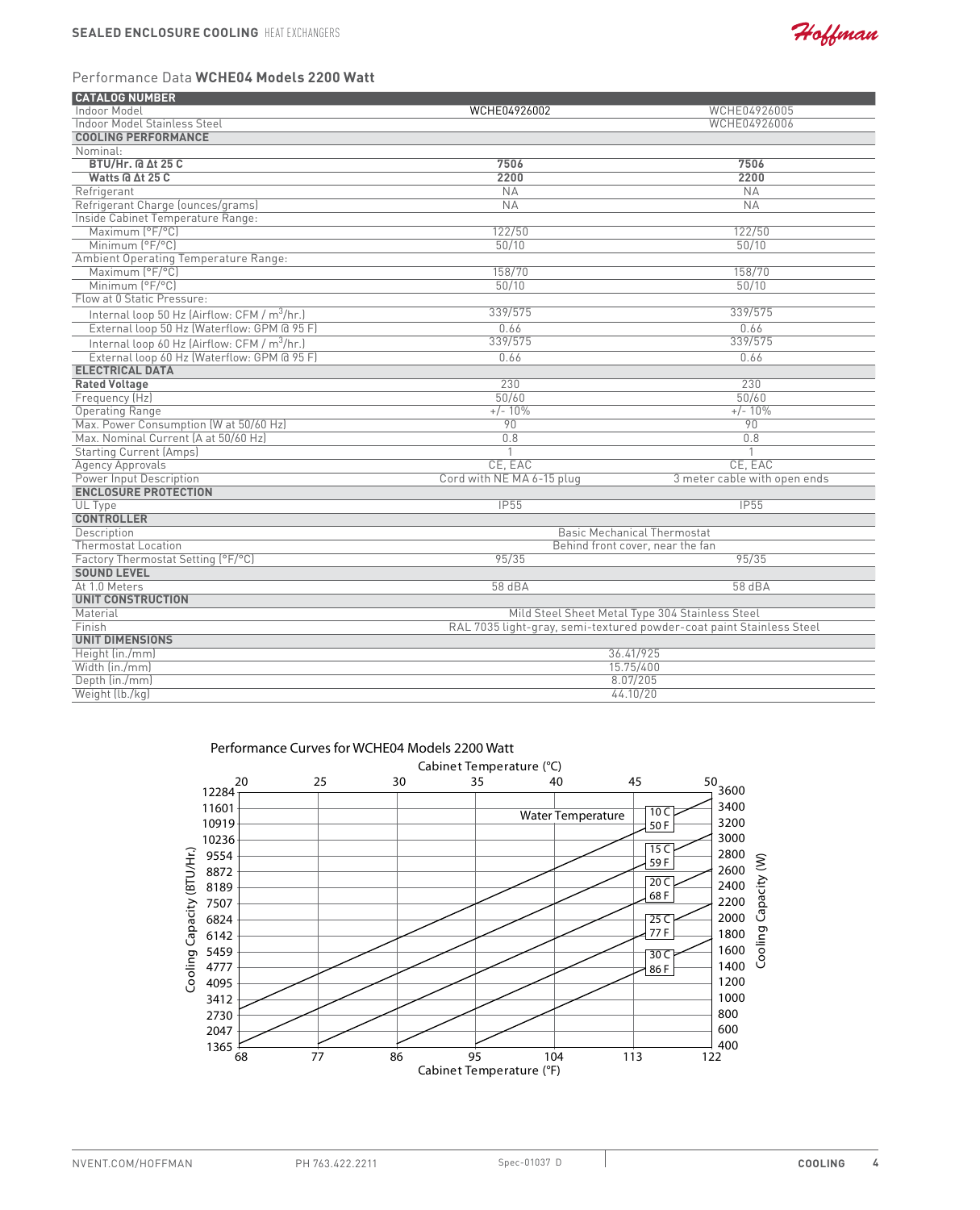

# WCHE04 Models 2200 Watt

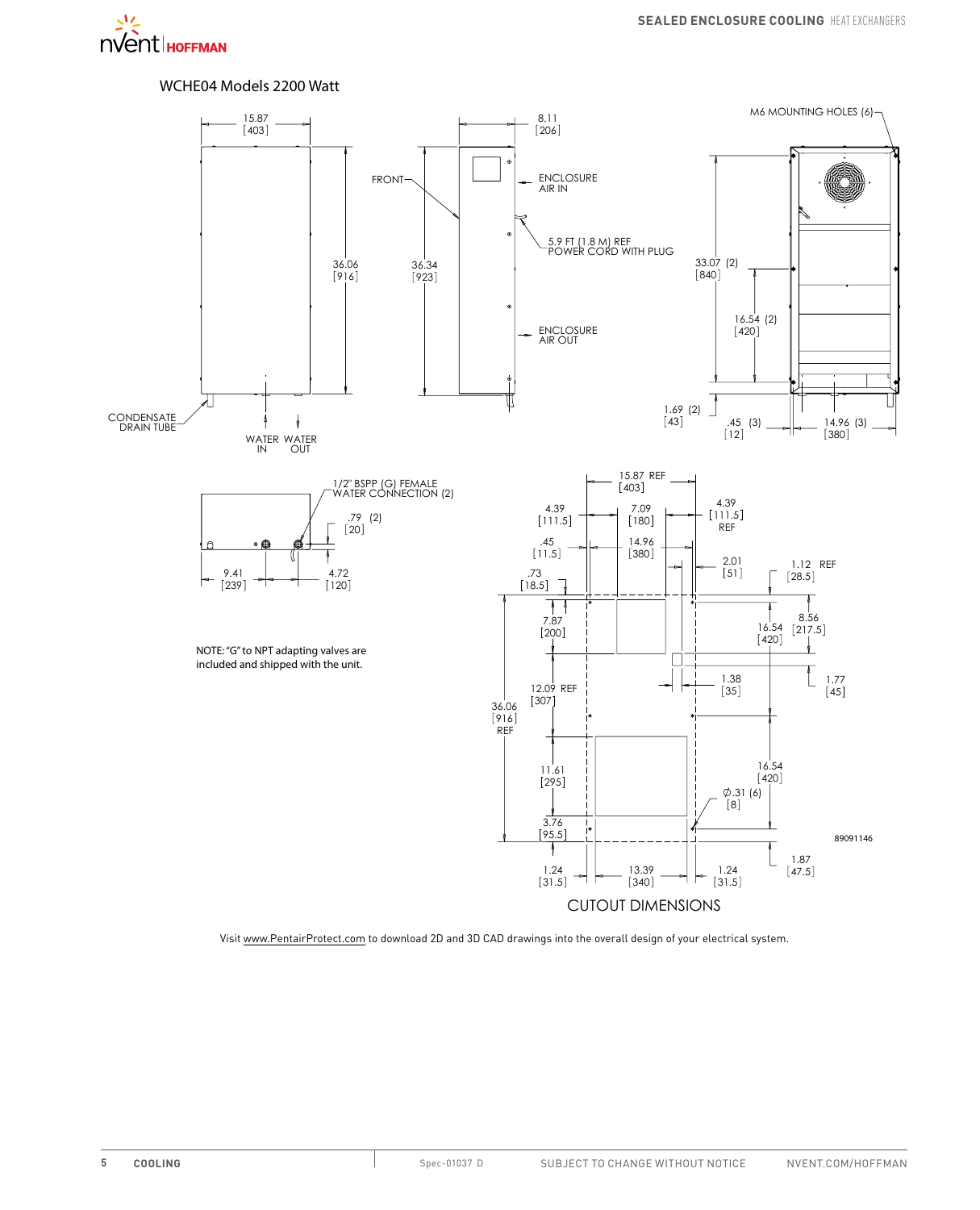

### Performance Data **WCHE06 Models 3100 Watt**

| <b>CATALOG NUMBER</b>                                    |                                                                      |                              |  |
|----------------------------------------------------------|----------------------------------------------------------------------|------------------------------|--|
| Indoor Model                                             | WCHE06926002                                                         | WCHE06926005                 |  |
| <b>Indoor Model Stainless Steel</b>                      |                                                                      | WCHE06926006                 |  |
| <b>COOLING PERFORMANCE</b>                               |                                                                      |                              |  |
| Nominal:                                                 |                                                                      |                              |  |
| <b>BTU/Hr. @ At 25 C</b>                                 | 10577                                                                | 10577                        |  |
| Watts @ At 25 C                                          | 3100                                                                 | 3100                         |  |
| Refrigerant                                              | <b>NA</b>                                                            | <b>NA</b>                    |  |
| Refrigerant Charge (ounces/grams)                        | NA                                                                   | <b>NA</b>                    |  |
| Inside Cabinet Temperature Range:                        |                                                                      |                              |  |
| Maximum (°F/°C)                                          | 122/50                                                               | 122/50                       |  |
| Minimum (°F/°C)                                          | 50/10                                                                | 50/10                        |  |
| <b>Ambient Operating Temperature Range:</b>              |                                                                      |                              |  |
| Maximum [°F/°C]                                          | 158/70                                                               | 158/70                       |  |
| Minimum (°F/°C)                                          | 50/10                                                                | 50/10                        |  |
| Flow at 0 Static Pressure:                               |                                                                      |                              |  |
| Internal loop 50 Hz (Airflow: CFM / m <sup>3</sup> /hr.) | 507/860                                                              | 507/860                      |  |
| External loop 50 Hz (Waterflow: GPM @ 95 F)              | 2.20                                                                 | 2.20                         |  |
| Internal loop 60 Hz (Airflow: CFM / m <sup>3</sup> /hr.) | 507/860                                                              | 507/860                      |  |
| External loop 60 Hz (Waterflow: GPM @ 95 F)              | 2.20                                                                 | 2.20                         |  |
| <b>ELECTRICAL DATA</b>                                   |                                                                      |                              |  |
| <b>Rated Voltage</b>                                     | 230                                                                  | 230                          |  |
| Frequency (Hz)                                           | 50/60                                                                | 50/60                        |  |
| <b>Operating Range</b>                                   | $+/- 10%$                                                            | $+/- 10\%$                   |  |
| Max. Power Consumption (W at 50/60 Hz)                   | 115                                                                  | 115                          |  |
| Max. Nominal Current (A at 50/60 Hz)                     |                                                                      |                              |  |
| <b>Starting Current (Amps)</b>                           | 1.20                                                                 | 1.20                         |  |
| <b>Agency Approvals</b>                                  | CE. EAC                                                              | CE. EAC                      |  |
| Power Input Description                                  | Cord with NE MA 6-15 plug                                            | 3 meter cable with open ends |  |
| <b>ENCLOSURE PROTECTION</b>                              |                                                                      |                              |  |
| UL Type                                                  | IP55                                                                 | IP55                         |  |
| <b>CONTROLLER</b>                                        |                                                                      |                              |  |
| Description                                              | <b>Basic Mechanical Thermostat</b>                                   |                              |  |
| <b>Thermostat Location</b>                               | Behind front cover, near the fan                                     |                              |  |
| Factory Thermostat Setting (°F/°C)                       | 95/35                                                                | 95/35                        |  |
| <b>SOUND LEVEL</b>                                       |                                                                      |                              |  |
| At 1.0 Meters                                            | 58 dBA                                                               | 58 dBA                       |  |
| <b>UNIT CONSTRUCTION</b>                                 |                                                                      |                              |  |
| Material                                                 | Mild Steel Sheet Metal Type 304 Stainless Steel                      |                              |  |
| Finish                                                   | RAL 7035 light-gray, semi-textured powder-coat paint Stainless Steel |                              |  |
| <b>UNIT DIMENSIONS</b>                                   |                                                                      |                              |  |
| Height (in./mm)                                          | 36.41/925                                                            |                              |  |
| Width (in./mm)                                           | 15.75/400                                                            |                              |  |
| Depth (in./mm)                                           | 8.07/205                                                             |                              |  |
| Weight (lb./kg)                                          | 46.30/21                                                             |                              |  |

### Performance Curves for WCHE06 Models 3100 Watt

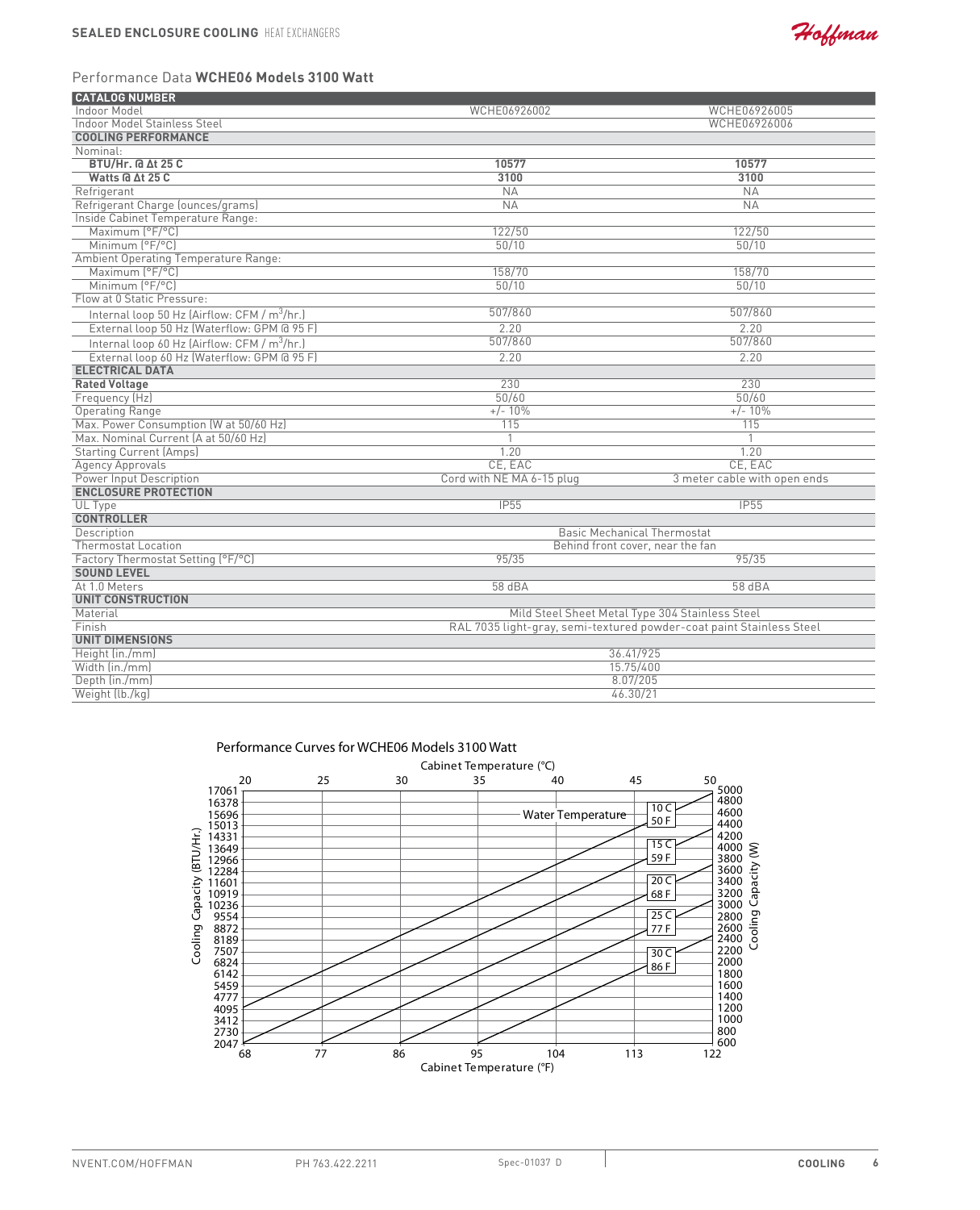# WCHE06 Models 3100 Watt

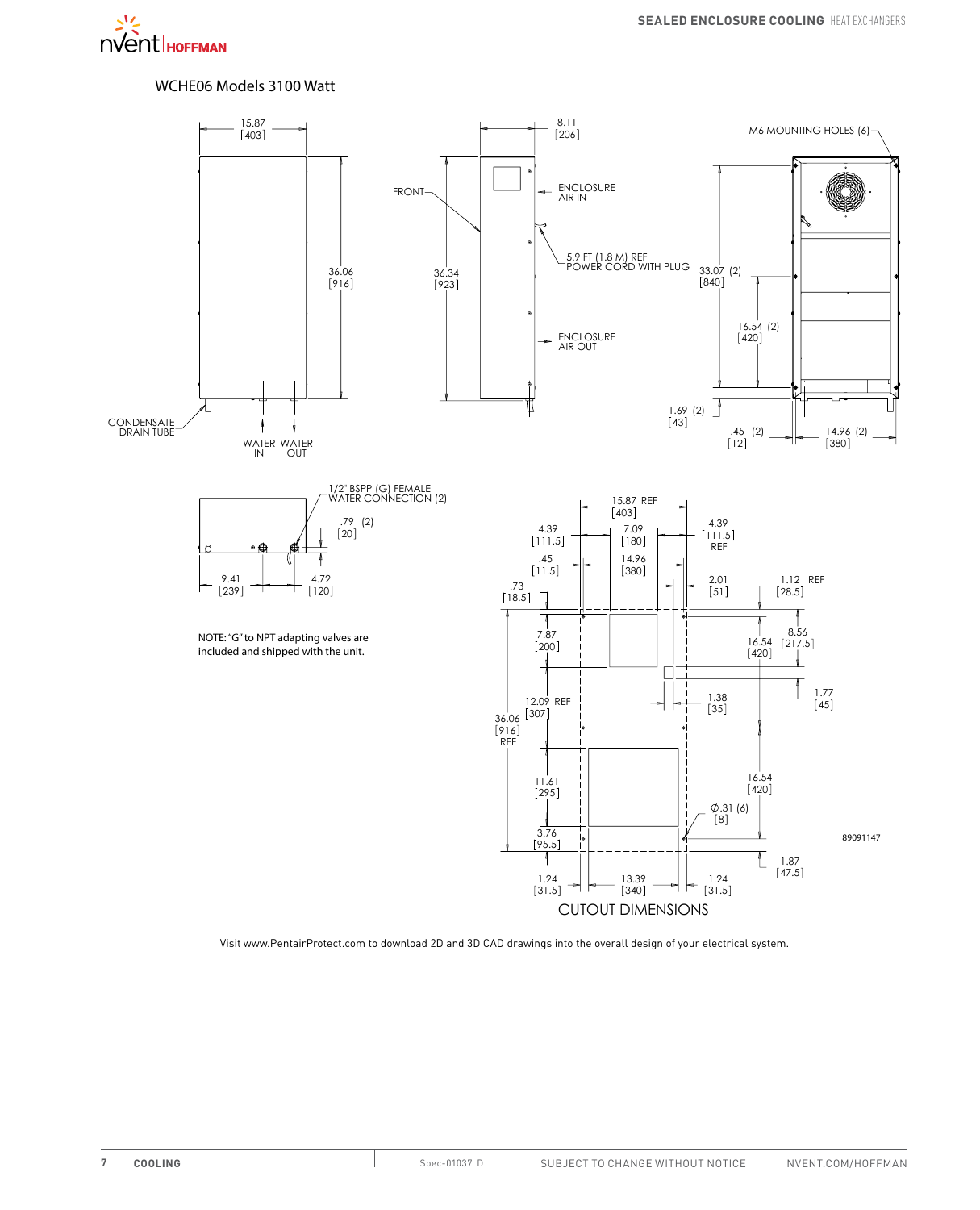

# Performance Data **WCHE14 Models 6700 Watt**

| <b>CATALOG NUMBER</b>                                    |                                                                      |                                    |  |
|----------------------------------------------------------|----------------------------------------------------------------------|------------------------------------|--|
| Indoor Model                                             | WCHE14926002                                                         | WCHE14926005                       |  |
| <b>Indoor Model Stainless Steel</b>                      |                                                                      | WCHE14926006                       |  |
| <b>COOLING PERFORMANCE</b>                               |                                                                      |                                    |  |
| Nominal:                                                 |                                                                      |                                    |  |
| <b>BTU/Hr. @ At 25 C</b>                                 | 22861                                                                | 22861                              |  |
| Watts @ ∆t 25 C                                          | 6700                                                                 | 6700                               |  |
| Refrigerant                                              | <b>NA</b>                                                            | <b>NA</b>                          |  |
| Refrigerant Charge (ounces/grams)                        | NA                                                                   | NA                                 |  |
| Inside Cabinet Temperature Range:                        |                                                                      |                                    |  |
| Maximum (°F/°C)                                          | 122/50                                                               | 122/50                             |  |
| Minimum (°F/°C)                                          | 50/10                                                                | 50/10                              |  |
| Ambient Operating Temperature Range:                     |                                                                      |                                    |  |
| Maximum (°F/°C)                                          | 158/70                                                               | 158/70                             |  |
| Minimum (°F/°C)                                          | 50/10                                                                | 50/10                              |  |
| Flow at 0 Static Pressure:                               |                                                                      |                                    |  |
| Internal loop 50 Hz (Airflow: CFM / m <sup>3</sup> /hr.) | 855/1450                                                             | 855/1450                           |  |
| External loop 50 Hz (Waterflow: GPM @ 95 F)              | 3.78                                                                 | 3.78                               |  |
| Internal loop 60 Hz (Airflow: CFM / m <sup>3</sup> /hr.) | 855/1450                                                             | 855/1450                           |  |
| External loop 60 Hz (Waterflow: GPM @ 95 F)              | 3.78                                                                 | 3.78                               |  |
| <b>ELECTRICAL DATA</b>                                   |                                                                      |                                    |  |
| <b>Rated Voltage</b>                                     | 230                                                                  | 230                                |  |
| Frequency (Hz)                                           | 50/60                                                                | 50/60                              |  |
| <b>Operating Range</b>                                   | $+/- 10%$                                                            | $+/- 10%$                          |  |
| Max. Power Consumption (W at 50/60 Hz)                   | 245                                                                  | 245                                |  |
| Max. Nominal Current (A at 50/60 Hz)                     | 1.30                                                                 | 1.30                               |  |
| <b>Starting Current (Amps)</b>                           | 1.40                                                                 | 1.40                               |  |
| <b>Agency Approvals</b>                                  | CE. EAC                                                              | CE. EAC                            |  |
| <b>Power Input Description</b>                           | Cord with NE MA 6-15 plug                                            | 3 meter cable with open ends       |  |
| <b>ENCLOSURE PROTECTION</b>                              |                                                                      |                                    |  |
| UL Type                                                  | IP55                                                                 | IP55                               |  |
| <b>CONTROLLER</b>                                        |                                                                      |                                    |  |
| Description                                              |                                                                      | <b>Basic Mechanical Thermostat</b> |  |
| <b>Thermostat Location</b>                               |                                                                      | Behind front cover, near the fan   |  |
| Factory Thermostat Setting (°F/°C)                       | 95/35                                                                | 95/35                              |  |
| <b>SOUND LEVEL</b>                                       |                                                                      |                                    |  |
| At 1.0 Meters                                            | 58 dBA                                                               | 58 dBA                             |  |
| <b>UNIT CONSTRUCTION</b>                                 |                                                                      |                                    |  |
| Material                                                 | Mild Steel Sheet Metal Type 304 Stainless Steel                      |                                    |  |
| Finish                                                   | RAL 7035 light-gray, semi-textured powder-coat paint Stainless Steel |                                    |  |
| <b>UNIT DIMENSIONS</b>                                   |                                                                      |                                    |  |
| Height (in./mm)                                          | 43.34/1101                                                           |                                    |  |
| Width (in./mm)                                           | 19.72/501                                                            |                                    |  |
| Depth (in./mm)                                           | 11.81/300                                                            |                                    |  |
| Weight (lb./kg)                                          | 86.00/39                                                             |                                    |  |

Performance Curves for WCHE14 Models 6700 Watt

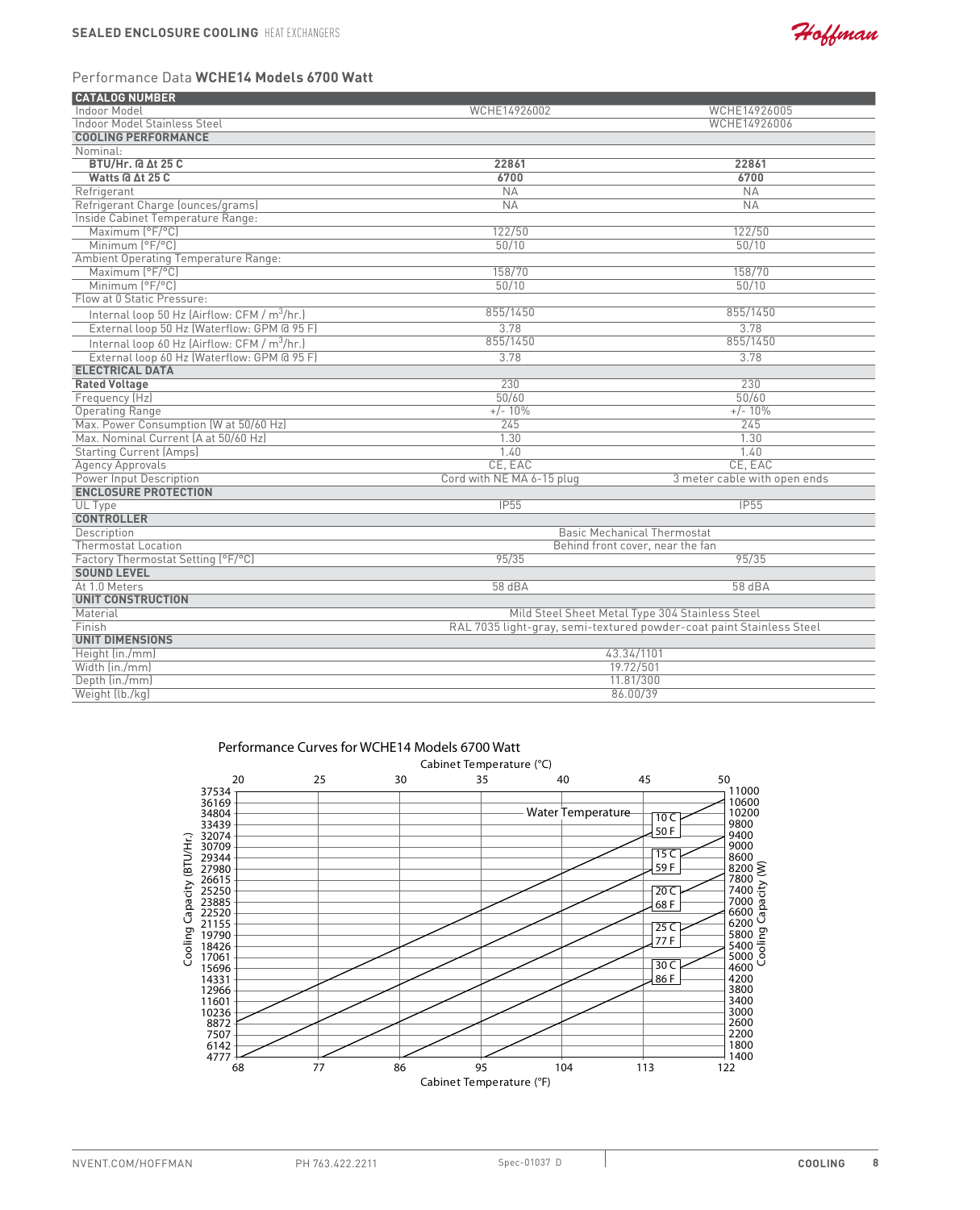

### WCHE14 Models 6700 Watt

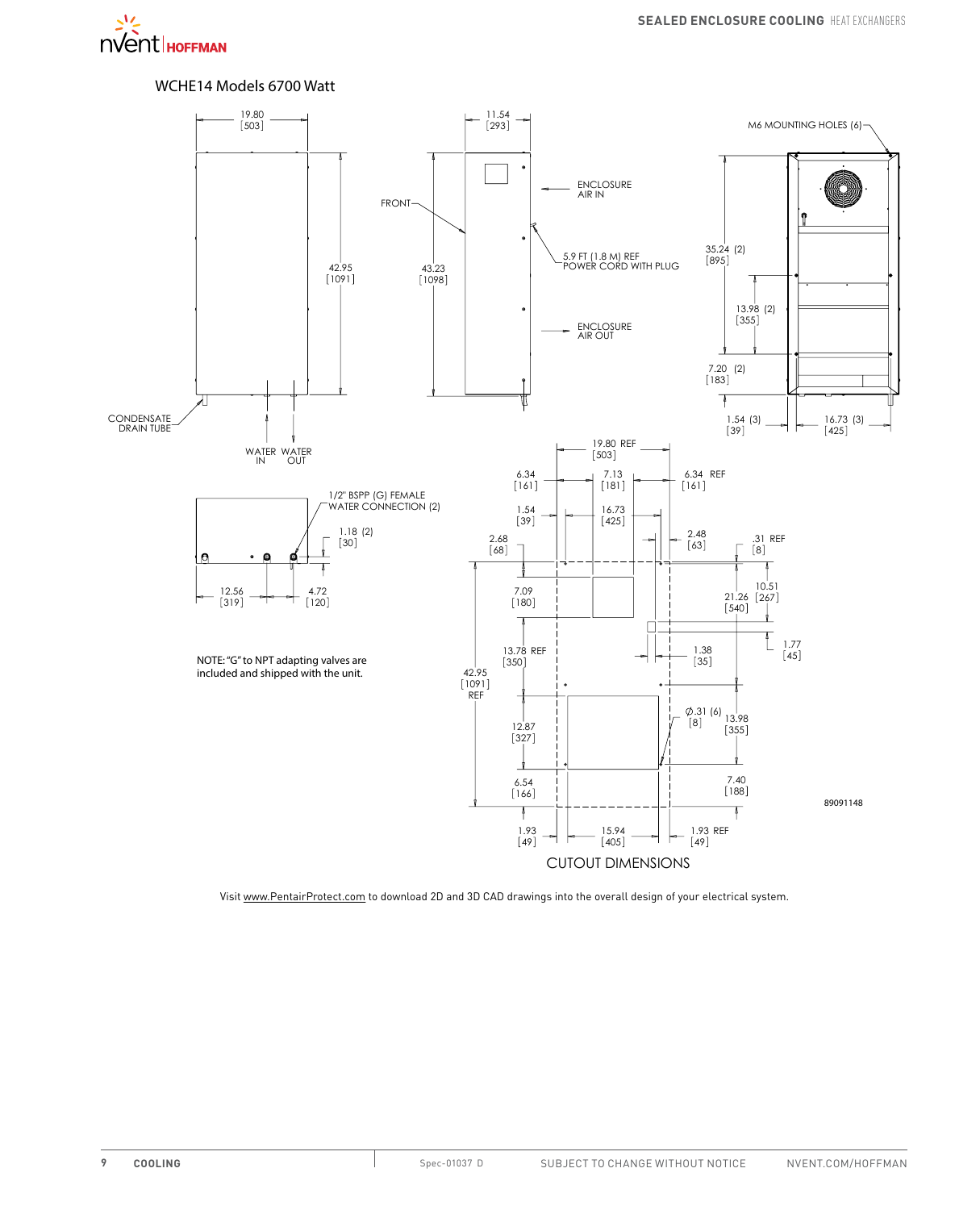

### Performance Data **WCHE27 Models 12500 Watt**

| <b>CATALOG NUMBER</b>                                    |                                                      |                                                         |
|----------------------------------------------------------|------------------------------------------------------|---------------------------------------------------------|
| Indoor Model                                             | WCHE27826005                                         | WCHE27846005                                            |
| Indoor Model Stainless Steel                             | WCHE27826006                                         | WCHE27846006                                            |
| <b>COOLING PERFORMANCE</b>                               |                                                      |                                                         |
| Nominal:                                                 |                                                      |                                                         |
| <b>BTU/Hr. @ At 25 C</b>                                 | 42650                                                | 42650                                                   |
| Watts @ ∆t 25 C                                          | 12500                                                | 12500                                                   |
| Refrigerant                                              | $N_A$                                                | NA                                                      |
| Refrigerant Charge (ounces/grams)                        | <b>NA</b>                                            | <b>NA</b>                                               |
| Inside Cabinet Temperature Range:                        |                                                      |                                                         |
| Maximum (°F/°C)                                          | 122/50                                               | 122/50                                                  |
| Minimum (°F/°C)                                          | 50/10                                                | 50/10                                                   |
| <b>Ambient Operating Temperature Range:</b>              |                                                      |                                                         |
| Maximum (°F/°C)                                          | 158/70                                               | 158/70                                                  |
| Minimum (°F/°C)                                          | 50/10                                                | 50/10                                                   |
| Flow at 0 Static Pressure:                               |                                                      |                                                         |
| Internal loop 50 Hz (Airflow: CFM / m <sup>3</sup> /hr.) | 1707/2900                                            | 1707/2900                                               |
| External loop 50 Hz (Waterflow: GPM @ 95 F)              | 5.28                                                 | 5.28                                                    |
| Internal loop 60 Hz (Airflow: CFM / m <sup>3</sup> /hr.) | 1707/2900                                            | 1707/2900                                               |
| External loop 60 Hz (Waterflow: GPM @ 95 F)              | 5.28                                                 | 5.28                                                    |
| <b>ELECTRICAL DATA</b>                                   |                                                      |                                                         |
| <b>Rated Voltage</b>                                     | 230                                                  | 400/440                                                 |
| Frequency (Hz)                                           | 50/60                                                | 50/60                                                   |
| <b>Operating Range</b>                                   | $+/- 10%$                                            | $+/- 10%$                                               |
| Max. Power Consumption (W at 50/60 Hz)                   | 400/520                                              | 400/520                                                 |
| Max. Nominal Current (A at 50/60 Hz)                     | 1.65/2.15                                            | 1/1.18                                                  |
| <b>Starting Current (Amps)</b>                           | 1.9/2.4                                              | 1.2/1.4                                                 |
| <b>Agency Approvals</b>                                  | CE. EAC                                              | CE                                                      |
| Power Input Description                                  | 3 meter cable with open ends                         | 3 meter cable with open ends                            |
| <b>ENCLOSURE PROTECTION</b>                              |                                                      |                                                         |
| UL Type                                                  | <b>IP54</b>                                          | <b>IP54</b>                                             |
| <b>CONTROLLER</b>                                        |                                                      |                                                         |
| Description                                              | <b>Basic Mechanical Thermostat</b>                   |                                                         |
| <b>Thermostat Location</b>                               | Behind front cover, near the fan                     |                                                         |
| Factory Thermostat Setting (°F/°C)                       | 95/35                                                | 95/35                                                   |
| <b>SOUND LEVEL</b>                                       |                                                      |                                                         |
| At 1.0 Meters                                            | 60dBA                                                | 60dBA                                                   |
| <b>UNIT CONSTRUCTION</b>                                 |                                                      |                                                         |
| Material                                                 | Mild Steel Sheet Metal                               | Mild Steel Sheet Metal<br>Type 304 Stainless Steel      |
| Finish                                                   | RAL 7035 light-gray, semi-textured powder-coat paint | RAL 7035 light-gray, semi-textured<br>powder-coat paint |
|                                                          |                                                      | <b>Stainless Steel</b>                                  |
| <b>UNIT DIMENSIONS</b>                                   |                                                      |                                                         |
| Height (in./mm)                                          | 78.74/2000                                           | 78.74/2000                                              |
| Width (in./mm)                                           | 31.50/800                                            | 31.50/800                                               |
| Depth (in./mm)                                           | 15.74/400                                            | 15.74/400                                               |
| Weight (lb./kg)                                          | 198/90                                               | 198/90                                                  |

### Performance Curves for WCHE27 Models 12500 Watt

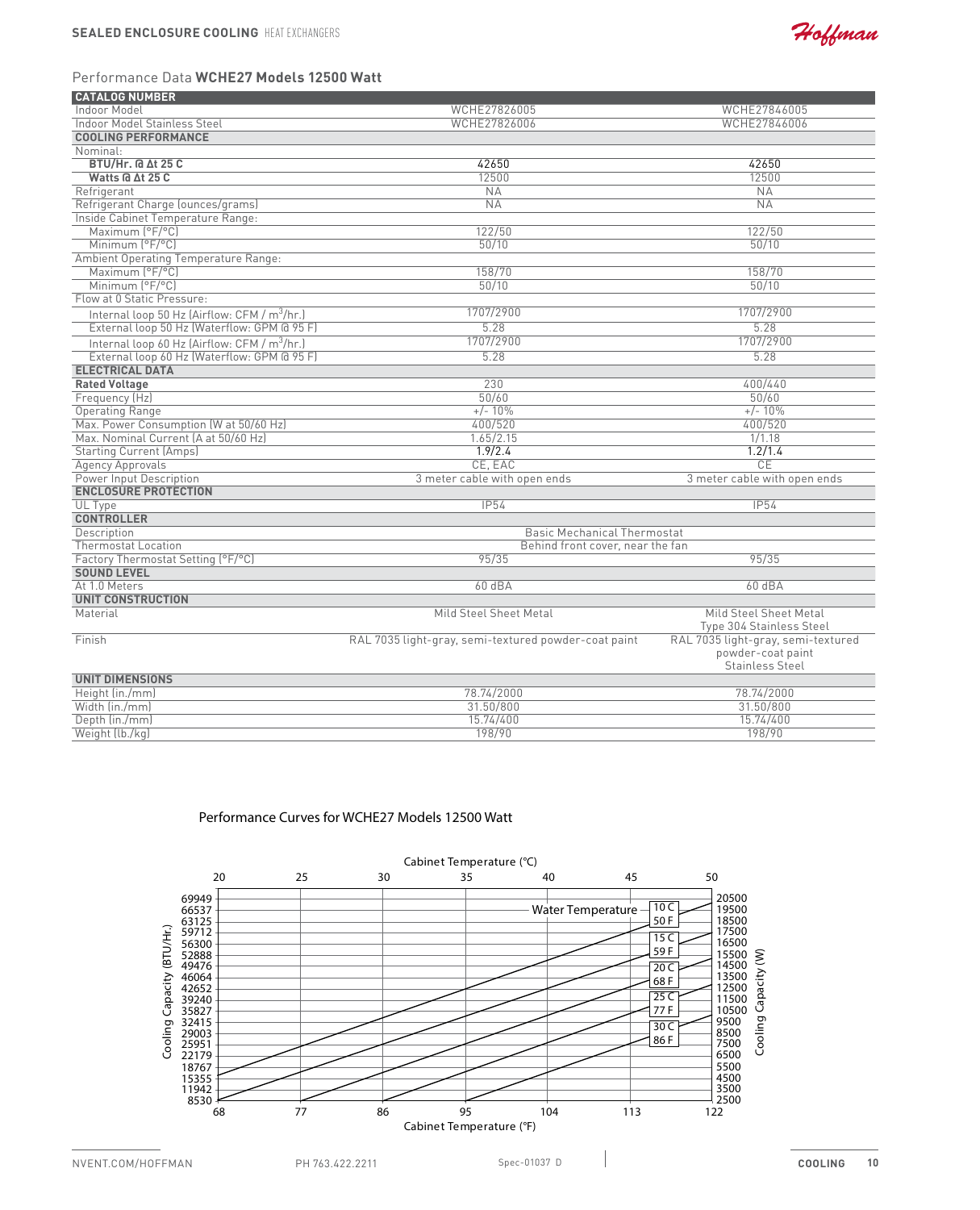